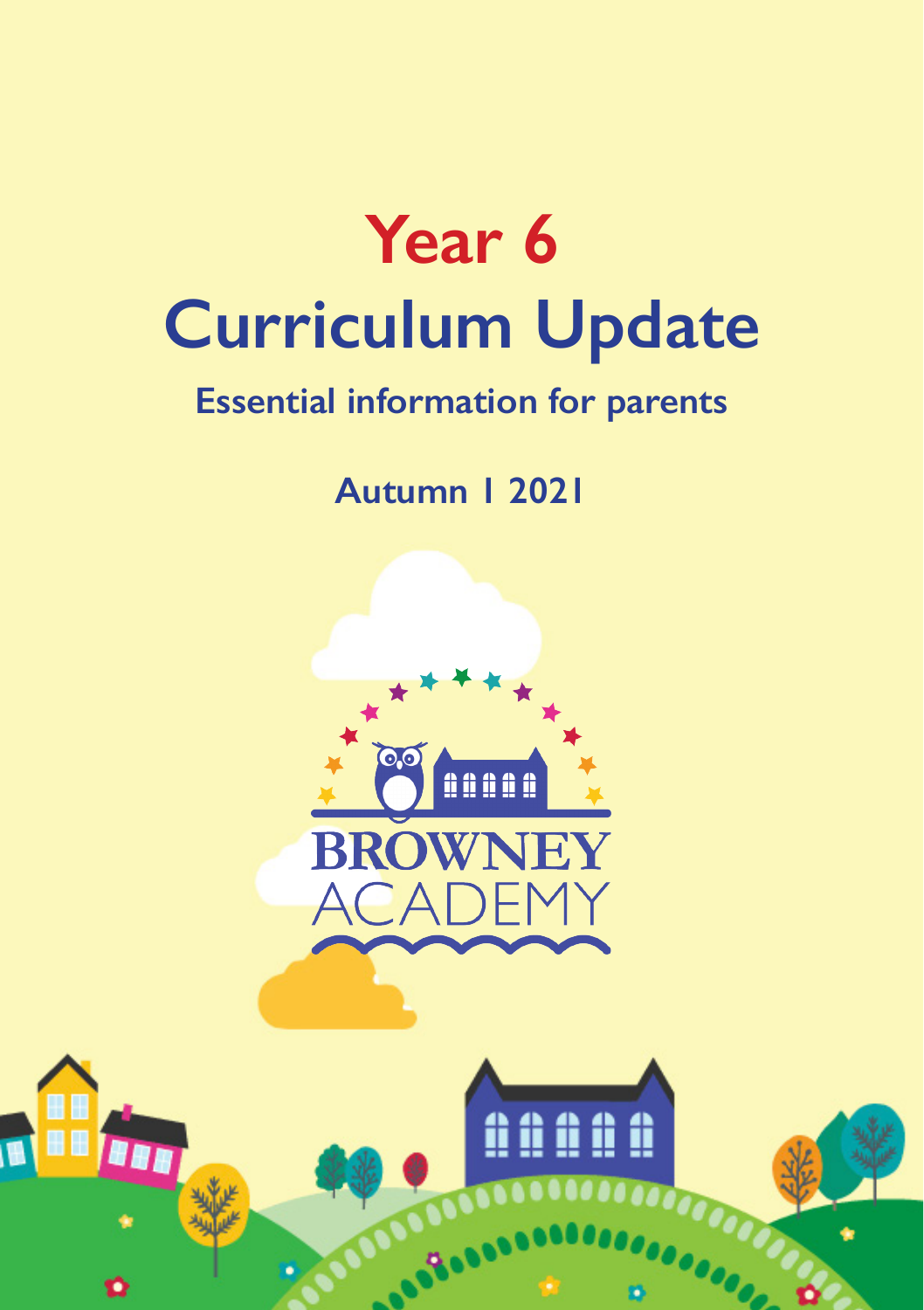#### **History**

Our history project, Maafa, teaches children about Africa past and present and the development of the slave trade. It also explores Britain's role in the transatlantic slave trade, the causes and consequences of the European colonisation of Africa and the worldwide communities that make up the African diaspora.

### Geography

This term, we will revise the features of Earth, time zones and lines of latitude and longitude to pinpoint places on a map. Children find out more about map scales, grid references, contour lines and map symbols. They learn about climate change and the importance of global trade. Children analyse data and carry out fieldwork to find out about local road safety. They study patterns of human settlements and carry out an enquiry to describe local settlement patterns.

# Science

This term, the Year 6 topic will be 'Animals Including Humans', where children will build on their knowledge and understanding of different systems within the body.

Therefore, they will research the parts and functions of the circulatory system and will focus on how nutrients are transported around the human body.

Children will explore how a healthy lifestyle supports the body to function and how different types of drugs affect the body.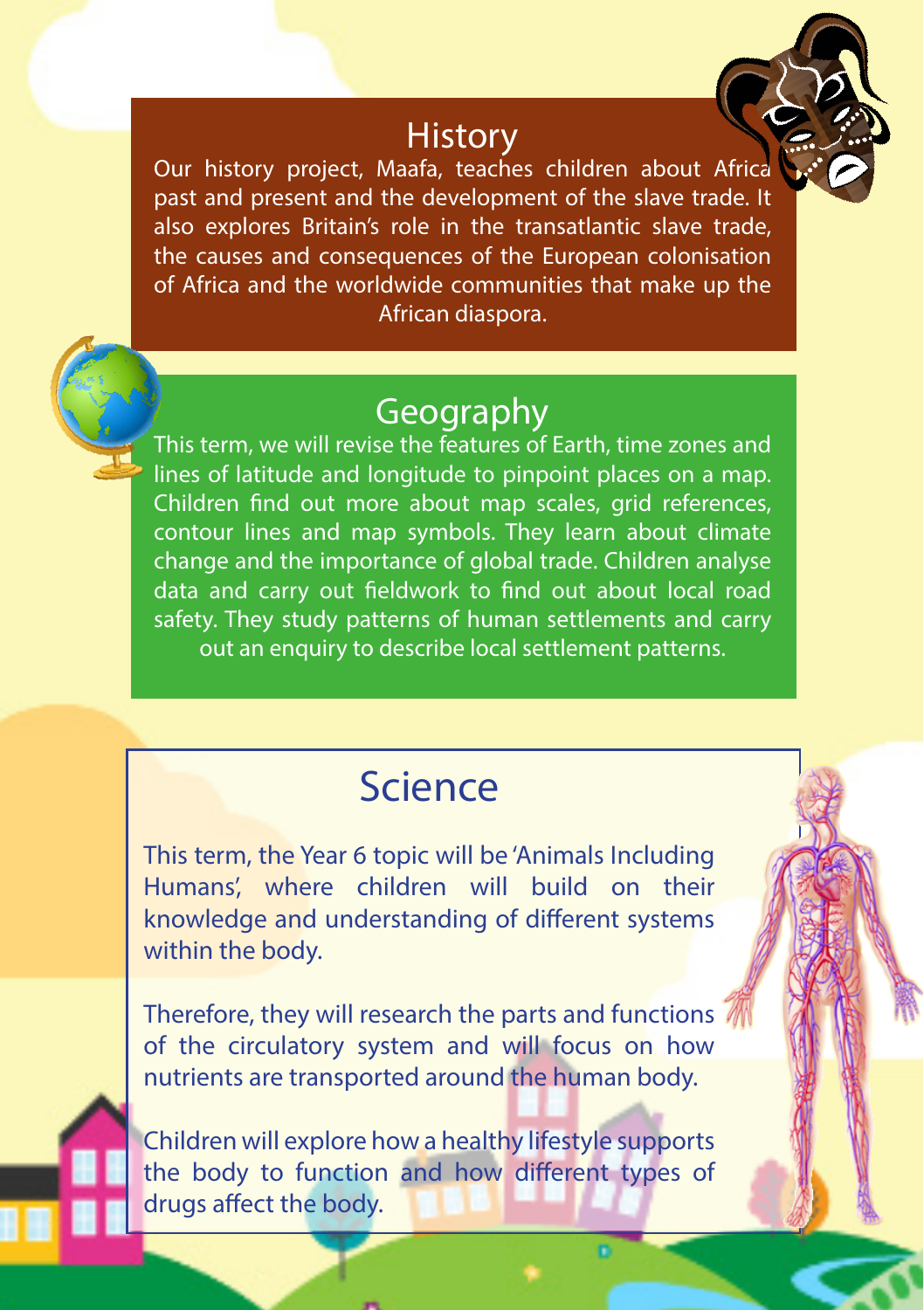# **Maths**

In our first half term, the children read and write numbers up to 10 000 000, and continue to identify the value of individual digits in a number. They revisit comparisons of numbers using the greater then and less than symbols and then further develop their skills by reasoning about numbers.

 In addition, they develop their number reasoning skills by working with linear number sequences. Children will focus on rounding numbers to any given degree of accuracy, and will also investigate reasoning problems based on rounding numbers. They will work with negative numbers, ordering and comparing them and calculating intervals across zero. They will use negative numbers in context to solve problems.

Finally, children will have the opportunity to use all of their number and place value skills to solve a range of problems.

### P.E.

We are lucky to be working with professional sports coaches in P.E., and will be enjoying as many outdoor activities as possible this half term.

It is advised that parents read with their children at least four times a week. Reading records are checked every Thursday, and it is children's repsonsibility to ensure that these are in school on time. Please get in touch if you have any queries regarding home reading.